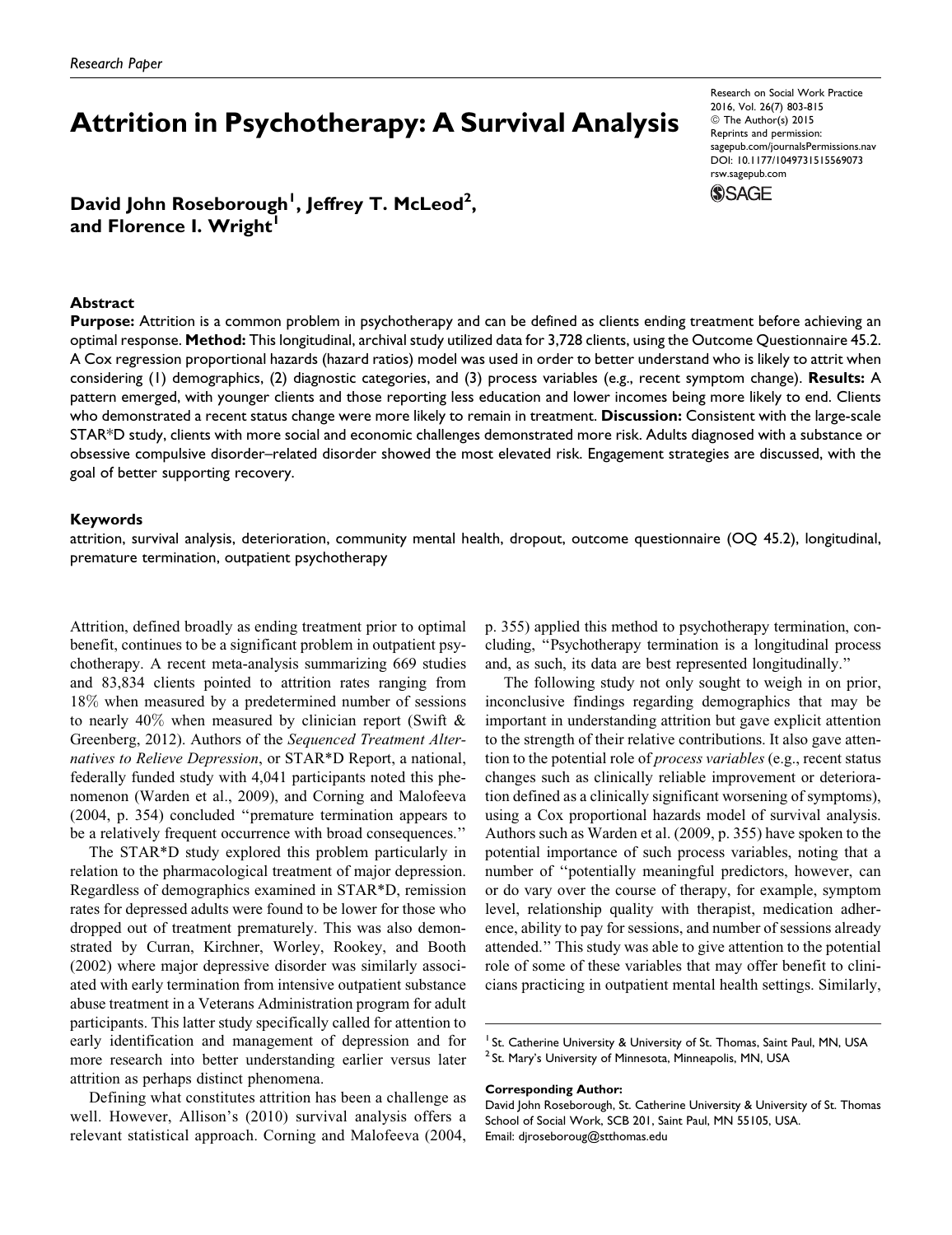sources such as Harvard University's Institute for Quantitative Social Science have pointed to the recent ''movement of quantification'' across disciplines (Shaw, 2014, p. 30) and to the importance of statistically and visually mapping larger data sets in this way.

## Literature Review

## **Attrition**

Dropping out of treatment, also referred to as premature discontinuation (Swift & Greenberg, 2012), premature termination (Corning & Malofeeva, 2004), or attrition, has been identified by current literature as a common occurrence that both introduces a significant barrier to the delivery of effective psychotherapy (Barrett, Chua, Crits-Christoph, Gibbons, & Thompson, 2008; Reis & Brown, 1999) and reduces the likelihood of recovery (Anderson & Lambert, 2001; Warden et al., 2009). Additionally, it appears that attrition impacts more than client outcomes (Reis & Brown, 1999; Swift & Greenberg, 2012), as dropout also influences mental health agencies themselves, by way of underutilization (Swift & Greenberg, 2012) and by ''wasting limited mental health resources'' (Barrett, et al., 2008, p. 248). Society as a whole is burdened by attrition as others in need are denied access to treatment (Barrett et al, 2008.; Swift & Greenberg, 2012) and by submitting to the ''continued impairment'' (Swift & Greenberg, 2012, p. 547) of its members.

In one of the earliest and more comprehensive studies surrounding attrition, Baekeland and Lundwall (1975) sought to closely examine the predicament of attrition among clients who underwent a broad spectrum of treatments, including inpatient and outpatient therapy for chronic psychological and medical conditions. The authors estimated that between 20% and 57% of all clients across populations and settings discontinued treatment before receiving the benefits of an effective intervention (Barrett et al., 2008; Swift & Greenberg, 2012). More recent studies surrounding premature discontinuation indicate that somewhere between 30% and 60% of clients terminate psychotherapy prematurely across settings, populations, and therapeutic modalities (Corning & Malofeeva, 2004; DuBrin & Zastowny, 1988; Reis & Brown, 1999; Romans et al., 2009; Warden et al., 2009; Wierzbicki & Pekarik, 1993). A recent meta-analysis (Swift & Greenberg, 2012) revealed that therapists report  $40\%$  of clients discontinue psychotherapy prematurely, with dropout estimates at 17% in efficacy studies and 26% in effectiveness studies, respectively.

## Predicting Attrition

Difficulty in predicting who will attrit has been consistently reported in the literature (Barrett et al., 2008; DuBrin & Zastowny, 1988; Reis & Brown, 1999). In their 1975 study, Baekeland and Lundwall concluded that the probability of client dropout increased based on both specific client demographics (younger, female, non-white, lower educational attainment,

and lower socioeconomic status) and therapist characteristics (less experienced, male, and ethnocentric). However, due to the large scope and ''unusually ambitious'' (Garfield, 1977, p. 306) nature of Baekeland and Lundwall's study (which included various populations, settings, practitioners, and treatment modalities), this research has been critical of the broad and varied conclusions that ultimately lack replication. Several studies focusing on attrition have built upon the work of Baekland and Lundwall by focusing on the demographic characteristics of clients related to premature discontinuation of psychotherapy (e.g., Barret et al. 2008; DuBrin & Zastowny,1988; Swift & Greenberg, 2012; Wierzbicki & Pekarik, 1993).

Demographic variables such as socioeconomic status, race, cultural background, and educational attainment have been historically associated with client attrition rates (Buttell, 2012; Warden et al., 2009; Wierzbicki & Pekarik, 1993), while other characteristics such as age (Edlund et al., 2002; Reis & Brown, 1999; Thormählen, Weinryb, Norén, Vinnars, & Bagedahl-Strindlund, 2010), gender (Reis & Brown, 1999), and treatment modality have produced less consistent findings (Barrett et al., 2008; Garfield, 1977).

Education. Increased educational attainment is negatively correlated with rates of attrition as demonstrated in several independent studies. Buttell (2012) sought to identify differences between participants who completed a mandatory batterer intervention program and those who prematurely dropped out. Results indicated that higher levels of education acted as a significant protective factor, which ultimately predicted program completion. Similarly, using data from 125 independent attrition studies, Wierzbicki and Pekarik (1993, p. 193) completed two analyses in order to examine both the relationship between attrition rate and client demographic characteristics and the effect size of the relationship. Authors found across studies, the mean rate of attrition was near 50% and that increased attrition risk was associated with lower levels of education as well as minority and low socioeconomic status, although the effect size was described by the authors as ''only of moderate magnitude.'' Three client demographics yielded a significant effect size, including client age (with younger clients tending to drop out of therapy more often than did older clients), marital status (single clients were more likely than their married counterparts to drop out), and gender (females dropping out of treatment more often than males; Wierzbicki & Pekarik, 1993).

Age. Although findings have been mixed, younger adults appear more likely than older adults to attrit. Warden et al. (2009, p. 626) tracked client progress in outpatient, pharmacological treatment of depression (STAR\*D), while aiming to identify predictors of premature discontinuation, and assessed whether attrition predictors varied across income levels. After analyzing data from approximately 3,500 participants, younger age alone ''independently predicted greater likelihood of attrition'' for all income levels. Edlund et al. (2002, p. 846) used survival analysis to examine data collected in in-person interviews, with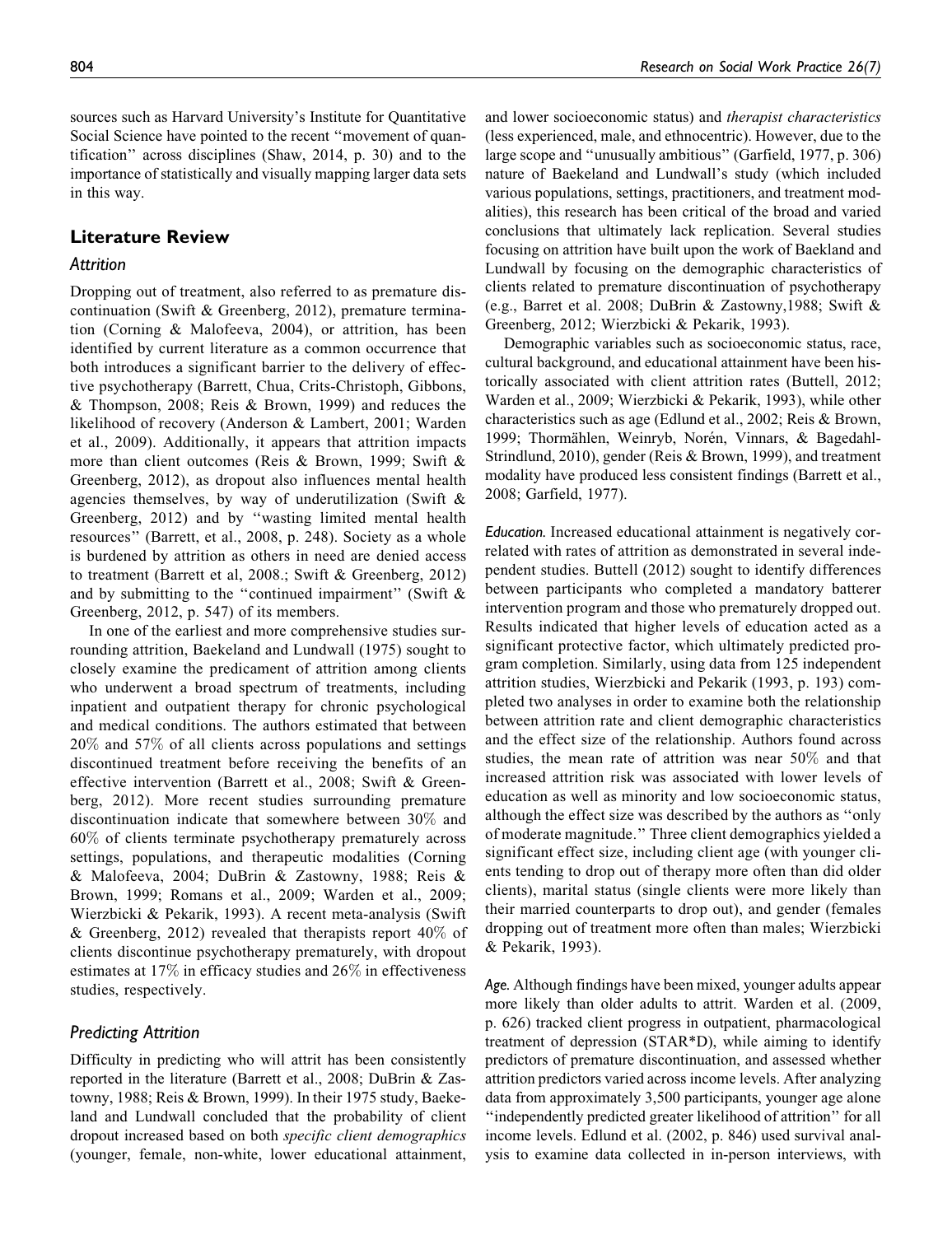over 1,000 individuals suffering from ''self-defined problems with 'emotions, nerves, mental health, or use of alcohol or drugs' at some time during the 12 months preceding their interview." Thormählen, Weinryb, Norén, Vinnars, and Bagedahl-Strindlund (2010) similarly found that young adults were more likely than older adults to drop out of treatment.

Swift and Greenberg (2012, p. 556) combined data from nearly 700 independent attrition studies, including 83,834 clients, in order to explore the differences between treatment completers and dropouts and to identify predictors of attrition. Their meta-analysis revealed that ''client diagnosis and age were the only variables that were consistently found to predict termination in all analyses.'' A separate meta-regression within the study ''indicated that both gender and marital status predicted therapy dropout, but race, employment, and education did not.''

The mixed conclusions regarding demographic predictors of attrition invite additional attention and research as they have been primarily explained by the literature as a result of conflicting methodologies, various existing operational definitions of psychotherapy attrition (Barrett et al., 2008; Garfield, 1977; Swift & Greenberg, 2012; Wierzbicki & Pekarik, 1993), and the repeated application of ''suboptimal analytic techniques'' (Corning & Malofeeva, 2004, p. 354).

#### Dose Response

Several researchers (Barrett et al., 2008; Hatchett & Park, 2003; Swift & Greenberg, 2012) have attributed the conflicting findings in independent attrition studies to a divergence among scholars in the ways they have operationalized the construct of attrition. One popular model used to understand the construct of attrition defines individuals who prematurely discontinue therapy as those clients who attend less than a specified number of therapeutic sessions (Hansen, Lambert, & Forman, 2002; Hatchett & Park, 2003; Swift & Greenberg, 2012). This model is based on the theory of the *dose–effect* relationship, wherein the *dose* is calculated by the number of sessions attended by the client and the *effect* is measured using the percentage of clients with improved outcomes, which can also be understood as ''the normalized probability of improvement for one patient'' (Howard, Kopta, Krause, & Orlinsky, 1986, p. 1009). ''Dose–response methods have been widely adopted in medical research and have been adapted to psychotherapy research'' more recently (Hansen et al., 2002, p. 331). The dose–effect relationship suggests that a ''minimum number of sessions are required for clients to show improvement in therapy'' (Swift & Greenberg, 2012, p. 548). It is commonly assumed that more therapy is better, and after examining 156 findings spanning the last 65 years, 100 ''indicated a positive relationship between therapy duration and outcome'' (Anderson & Lambert, 2001, p. 876).

Despite the finding that increased therapeutic treatment often yields improved outcomes, the number of sessions required for clients to benefit has been contested. In response to the lack of evidence-based direction, detailing the number of treatment sessions required to achieve clinically significant change, several researchers have sought to quantify the amount of therapy needed to produce positive and meaningful client outcomes. Using data from over 850 clients suffering mostly from depression and anxiety, Kopta, Howard, Lowry, and Beutler (1994) reported that upon completion of the 11th session, 50% of clients reported achieving clinically significant change. It was not until after the 58th session that 75% of clients reached the same status. Similarly, Kadera, Lambert, and Andrews (1996) studied a smaller sample of clients  $(N = 64)$  with comparable diagnoses (depression and anxiety) and reported that clinically significant change was attained by 50% of clients attending 16 sessions and 75% of clients made meaningful progress by Session 26.

In Anderson and Lambert's (2001, p. 878) study, questions surrounded not only establishing the number of sessions required for clinically significant change but also the number necessary for the achievement of *reliable and lasting change*, which was defined by the authors as the point at which ''[clients have] met clinically significant change at every subsequent session.'' Researchers utilized a self-report measure, the Outcome Questionnaire (OQ) 45 to track, longitudinally, participants' ( $N = 75$ ) level of symptomatic distress, interpersonal functioning, and role performance over the course of psychotherapy. Researchers concluded that before 50% of the clients were able to attain meaningful therapeutic change, 11 sessions of psychotherapy were required and that the median number of sessions needed to achieve lasting (reliable) change within the sample was 9 (Anderson & Lambert, 2001).

Lambert (2007) later went on to collect data from independent clinical samples including nearly 6,000 clients who received routine clinical care in order to further explore the dose–response relationship theory within psychotherapy. Similar to previous research, Lambert utilized data from studies that tracked client progress via the OQ 45 at each session. Following the combination of data sets, he concluded that 11–21 sessions were needed for 50% of clients to reach clinically significant change and that 25–45 sessions were required in order for 75% to reach this point (Lambert, 2007), supporting previous findings. However, these studies included predominately clients who were suffering from anxiety and depression, and researchers have noted that ''highly distressed outpatient clientele need more than the 11-16 sessions that may suffice for a large portion of less disturbed clientele ...[and thus] those who are suffering the most, and are in most need of help, require at least 20 sessions to have a good chance of recovering'' (Anderson & Lambert, 2001, p. 885).

A consensus finding in the research on the dose–effect relationship seems to suggest that a minimum of 11 sessions is required for one half of clients to show lasting and meaningful change (Anderson & Lambert, 2001; Barrett et al., 2008; Hansen et al., 2002, Lambert, 2007). Therefore, it may seem reasonable to assume that consumers attend at least as many sessions as are needed for improvement. However, Gibbons et al. (2011) examined actual psychotherapy utilization and discovered this is not necessarily the case. Participants in the study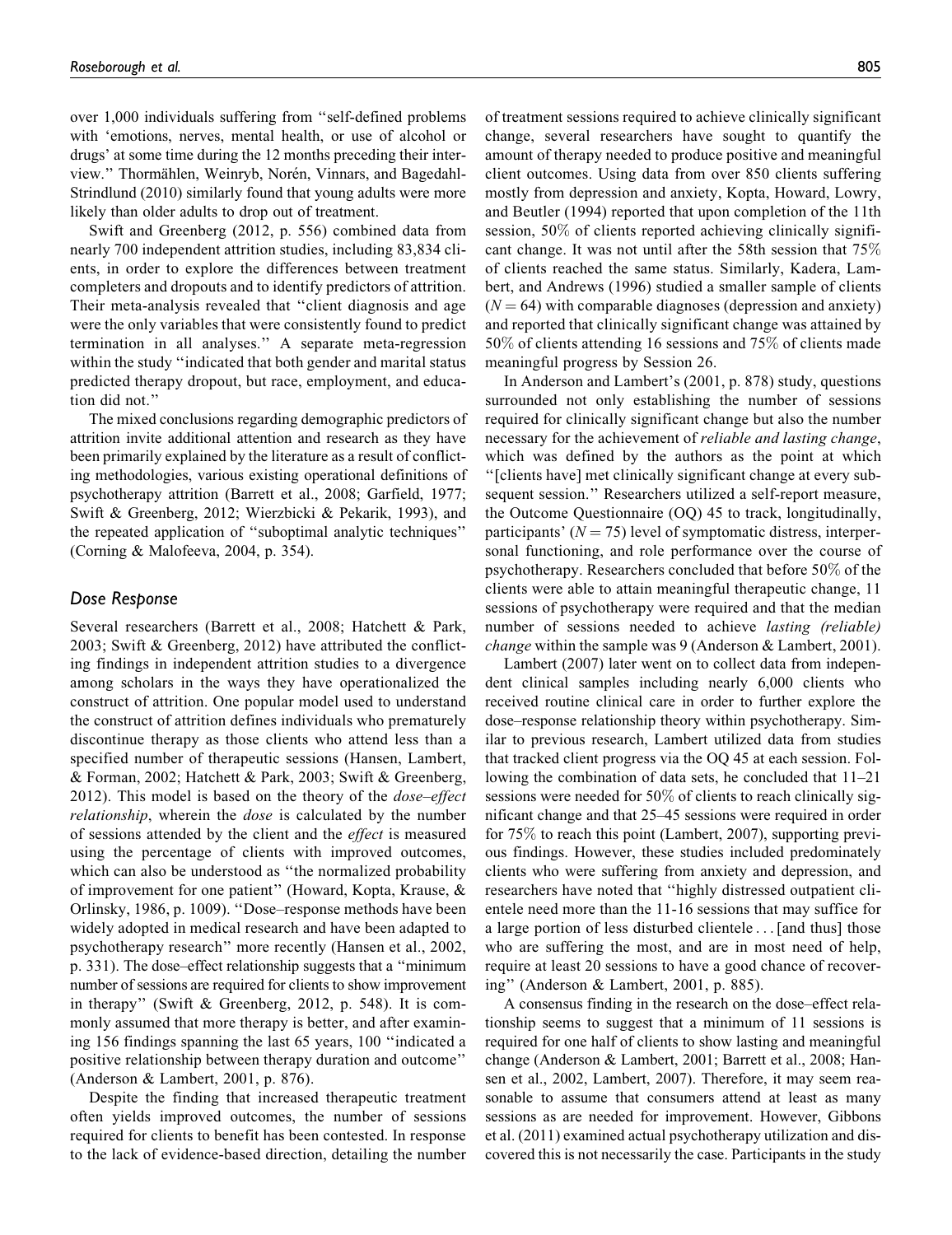included two cohorts of clients ( $N = 1,479$  in 1993 and  $N =$ 5,912 in 2003), seeking treatment for major depressive disorder in the Philadelphia community mental health system over a span of 10 years. Using descriptive statistics to analyze service claims records, researchers discerned that the ''modal number of sessions attended for either psychotherapy or medication treatment was only *one session* ... [and] the median number of psychotherapy sessions remained stable at five sessions across the decade'' (Gibbons et al., 2011, p. 6). Other studies (Duncan, 2010) similarly suggest that clients often come late to treatment and do not, on average, attend enough sessions, resulting in suboptimal treatment. In light of these findings, a major concern emerges from existing literature, that is, clients often attend an insufficient number of sessions in comparison to the number of sessions required for clinically reliable change or for recovery.

Clients discontinue psychotherapy for a variety of reasons. Some terminate prematurely because of dissatisfaction, because they have recovered "enough," or due to an exhaustion of third-party payment assistance (Anderson & Lambert, 2001; DuBrin & Zastowny, 1988; Gibbons et al., 2011). Over the last two decades, ''changes in the organization and financing of services for all mental disorders... [has] resulted in limits on the number of visits and the amount of reimbursement per visit for psychotherapeutic services'' (Gibbons et al., 2011, p. 2). Based on the prevailing assumption that clients can realize positive outcomes in only a few sessions (Lambert, 2007), reimbursement for psychological treatment has commonly been capped at four to eight sessions (Lambert, 2007), although the positive outcomes demonstrated in ''clinical trial treatments that [clinicians] are attempting to duplicate were based on 12–14 sessions, not four to eight" (Lambert, 2007, p. 3). In effect, it can be assumed that many clients who seek psychotherapy do not obtain the therapeutic dosage necessary for beneficial change, and thus the likelihood of positive outcomes is threatened. Difficulties in closing the gap between research and policy here have been widely recognized (Hansen et al., 2002; Layard & Clark, 2015). The impact of the 2008 Mental Health Parity and Addiction Equity Act and the 2010 Affordable Care Act remains to be seen in terms of whether or not they result in increased access to longer term treatments, when needed, for a larger number of people.

# Method

#### Procedure

This study utilized a secondary data analysis of archival data, looking at the course of psychotherapy for 3,728 clients in a community mental health clinic. In this way, the study utilized an effectiveness design, looking at psychotherapy as it naturally occurred in this treatment setting without prescribing its duration in advance. Inclusion criteria consisted of all clients who had one or more ''OQ'' score on record between 1999 and 2013. Most participants had at least an initial baseline OQ from their first intake session. The OQ was

administered quarterly, at approximately 3-month intervals thereafter, as long as clients remained in treatment. Status variables were created to mark participants' final scores as their point of attrition. SAS system Version 9.3 was used in order to carry out a Cox regression proportional hazards survival analysis to look broadly at the nature of attrition, at what demographics and diagnostic categories moderated outcome, and at process variables such as session frequency and recent changes in symptomology as status variables.

#### Setting and Intervention

The data were gathered over the course of 14 years (from 1999 to 2013) at a Midwestern outpatient community mental health clinic founded in the 1950s. This clinic sees an average of over 700 clients annually, is an American Psychological Association accredited training site, and at the time, the data queried represented treatments carried out by 16 full-time therapists. The clinic hosts approximately 12 graduate trainees annually, who also see clients, representing the fields of psychology, social work, and psychiatry. Staff therapists at the clinic are highly trained, committed to, and skilled in the administration of psychotherapy. Many of the staff therapists supervise trainees who include graduate-level students in both psychology and clinical social work. Second and third year psychiatric residents (G2 and G3) also train at this clinic under the supervision of three staff psychiatrists. The clinic is relationally focused, historically psychodynamic, and increasingly integrative in its practice orientation. Both staff and trainees participate in weekly interdisciplinary teams to review and to consult on cases. Staff and trainees additionally receive individual supervision in relation to their work. The clinic has the following three primary foci: offering quality care for uninsured and underinsured clients, training graduate student and community practitioners, and conducting research. The clinic has had a formal research program for over 20 years and collaborates in this capacity with university-based researchers, two of whom are authors of this study.

The clinic provides weekly, interdisciplinary supervision, where relationally based, integrative psychotherapy is the common theoretical framework. At least one psychiatrist is present at each of these team meetings. Administrators at this clinic are licensed clinicians who see clients in addition to their administrative roles. The clinic is strongly interdisciplinary with psychiatrists, psychologists, clinical social workers, and marriage and family therapists (licensed marriage and family therapists [LMFTs]) consulting in relation to shared clients. Clients are considered clinic clients and psychiatrists practice on-site, providing consultation and psychotherapy in addition to medication management. The treatment, though not manualized, is carried out with a large degree of shared theoretical orientation (evidenced in individual interviews with all staff therapists and a sample of interns in 2010) with weekly sessions as the clinic's standard of care. This approach is akin to that presented in Summers and Barber's (2012) book, Psychodynamic Therapy: A Guide to Evidence-Based Practice. Although the treatment is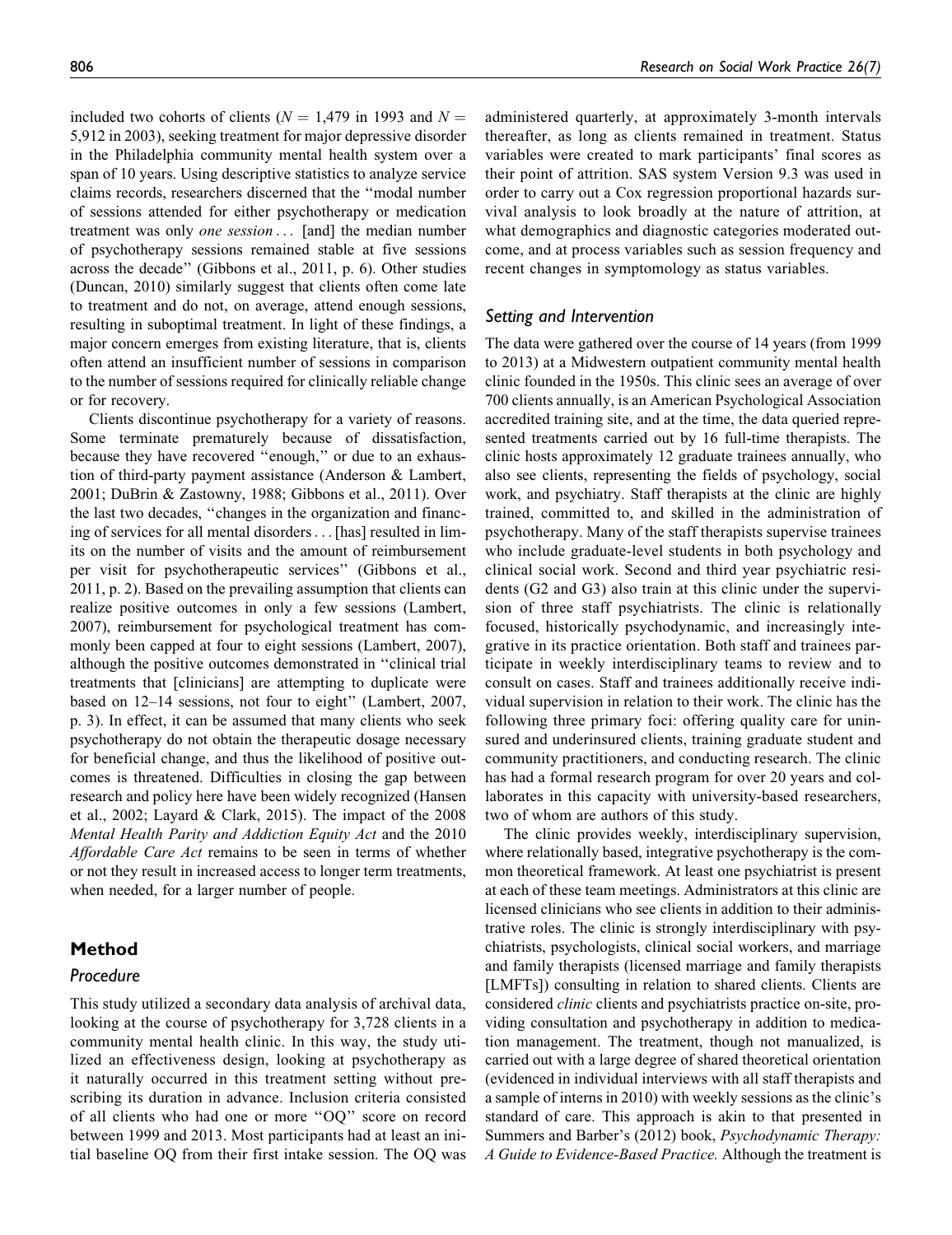not formally manualized, studies such as those by Vinnars, Barber, Noren, Gallop, and Weinryb (2005) have called into question whether this is necessary for the purposes of researching an intervention. Vinnars et al., for instance, found comparable outcomes between manualized and nonmanualized treatments in a community mental health setting with many similarities to this one. We were most interested in understanding outcomes associated with practice as it occurred, naturally, in this setting.

## Measure—The OQ 45.2

The OQ 45.2 is a 45-item self-administered adult questionnaire developed by Lambert et al. (2002) specifically to measure outcomes particularly relevant to adult psychotherapy. Its use has since become widespread, now having been studied with over 100,000 people, internationally. Each item utilizes a 5-point Likert-type scale. The OQ provides both an overall score (ranging from 0 to 180) and three subscales, which measure symptom distress, interpersonal relations, and social role functioning. Lower scores represent less severity and higher scores represent more psychiatric distress, with 63 representing a clinical cutoff score or what is referred to in the OQ as a measure of caseness. That is, clients scoring at or above 63 are seen as meeting criteria for caseness, meaning they warrant clinical intervention, in contrast to community norm scores, which average 45. The measure has relatively strong psychometric properties and has demonstrated high to moderately high concurrent validity when correlated with other similar measures, including the Symptom Checklist (SCL)-90 R's general severity index for both inpatient and outpatient samples  $(r = .78-.88)$  and Harvard's BASIS 32  $(r = .64;$ Administration and Scoring Manual, OQ 45.2, pp. 14-15). The OQ has also demonstrated construct validity by way of consistently finding significant sensitivity to psychopathology and to change over time, across multiple treatment settings, with 34 (76%) of the 45 items showing sensitivity to longitudinal change for those undertaking treatment (p. 19). It has been examined for reliability across gender, race, and with various ethnicities. Its  $\alpha$  coefficients for internal consistency range between .84 and .93 for OQ total score. Its test– retest reliability is .84 for OQ total scores. The OQ is able to speak not only to recovery (a score in the range of community norms) but to clinically reliable change (reliable change index [RCI]) as well defined as a *decrease* of 14 or more points in total score, and to deterioration defined as a 14 or greater point increase in total score.

#### Survival Analysis

The Cox regression model was selected as the method of survival analysis. This technique has two advantages for present purposes. The first is its relative flexibility as a semi-parametric model that does not require a choice of particular probability distribution of survival times. Termination times in psychotherapy do not suggest an a priori probability function. Therefore, a nonparametric model is preferred in

order to fit the data more closely even at the cost of increased error variance, which is the essential cost of semi- or nonparametric methods.

The second advantage of the Cox regression model is that it can incorporate time-varying covariates. Although other techniques such as Kaplan–Meier can estimate termination patterns by subgroups based on fixed attributes of patients (such as education or diagnosis), Cox regression can incorporate predictor variables that change over time. In this article, the researchers describe an approach, where a client's longterm symptom changes during the course of psychotherapy are identified as potential predictors of the likelihood of termination at a given time. These risk indicators vary in intensity over the course of therapy and thus are referred to as time-varying, or time-dependent covariates.

A final methodological decision involved the censoring of values. The data for this study were collected from all client records between October 1999 and December 2013. This data set included a number of clients who had terminated over the last decade but also included a subset of clients who were still in treatment at the time of data collection and must not be counted as terminated. Thus, a censoring flag was set for clients who had a valid OQ 45.2 assessment on file from September 2012 through the date of data collection. This is referred to as right censoring. It is used to protect the accuracy of the parameter estimates for those whose outcome is not yet known. In addition, the EFRON method of tiebreaking was used as recommended by Allison  $(2010)$ . The SAS<sup>®</sup> System Version 9.3 software PROC PHREG was used in the analysis.

The following model was chosen:

$$
h_{i}(t) = \alpha(t)e^{\beta_{1}x_{i1} + \beta_{2}x_{i2}(t) + \ldots + \beta_{1k}x_{ik}(t)}.
$$
 (1)

This says that the hazard  $h$  of termination for person  $i$  at time  $t$  (*t* is session number) is a product of some base probability function  $\alpha(t)$ , which has no particular parametric form, for example, exponential or Gompertz, times the exponential of a linear combination of explanatory variables, some of which can be functions of time, as seen in predictor variable  $x_2$ , which is represented as  $\beta_2 x_{i2}(t)$ .

The hazard of termination is the odds ratio of termination relative to survival. For example, the hazard ratio of 1.5 means that a client with a particular configuration of covariates is 1.5 more likely to terminate treatment at time  $t$  compared to other clients who do not share this particular configuration. The hazard ratio for a client dropping out at Time 2, for instance, might depend on marital status as well as the magnitude of symptom change experienced recently.

The Cox regression model estimates coefficients for this model by taking the logarithm of Equation 1 to make a linear model:

$$
\log h_i(t) = \alpha(t) + \beta_1 x_{i1} + \beta_2 x_{i2}(t) + \beta_{1k} x_{ik}(t). \tag{2}
$$

After converting the model in this way, it is possible to understand the results by analogy with multiple regression models. The dependent variable is the log of the odds of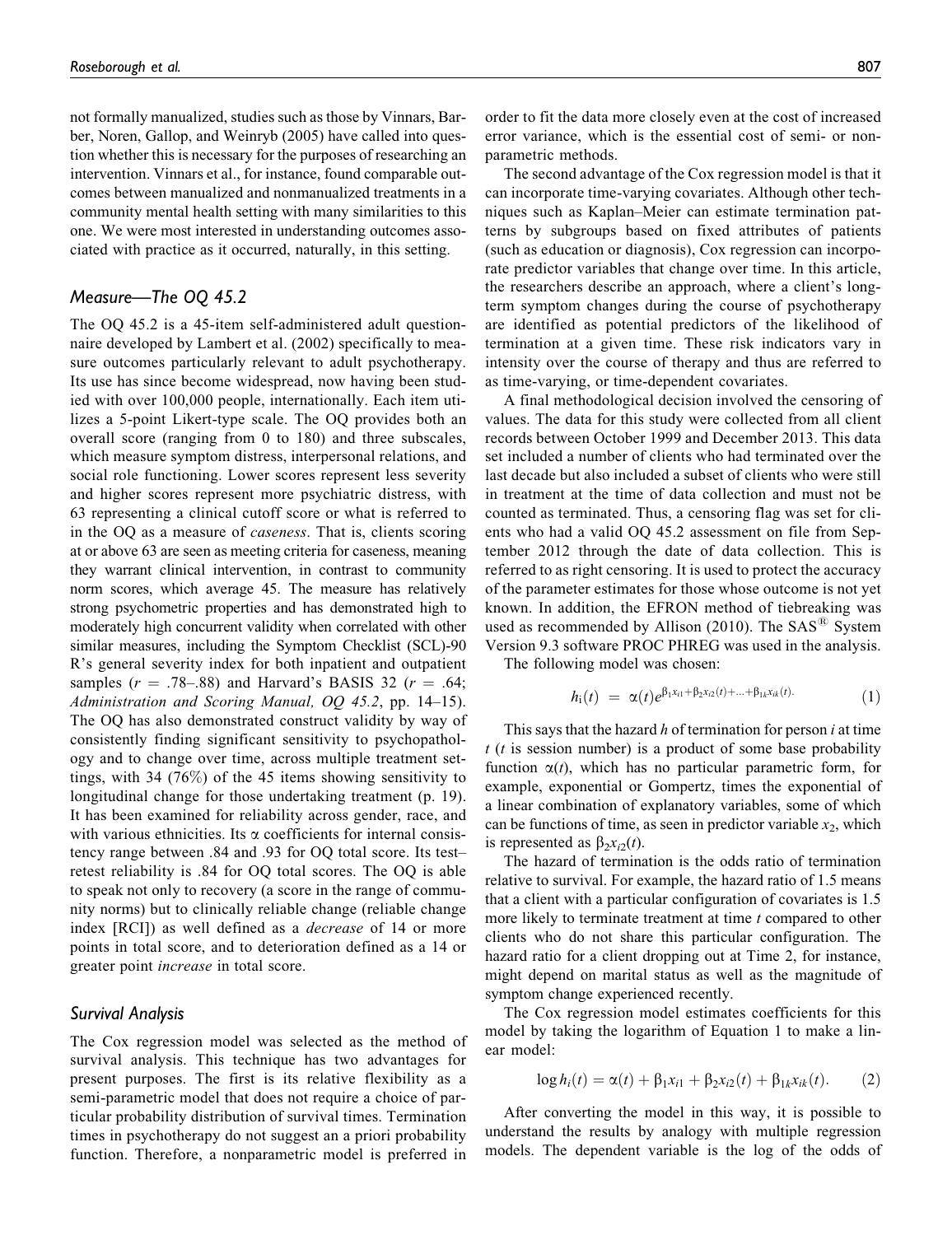termination at treatment session number  $t$ . The covariates of the model are as follows:

- $\alpha(t)$ : The intercept term, the expected log of the odds of termination without respect to any of the covariates, that is, all other things being equal.
- $\beta x$ : The set of fixed covariates to predict termination included:
- (1) demographic factors such as education, ethnicity, relationship status, and gender; and
- (2) diagnostic factors including depression, anxiety, obsessive compulsive disorder (OCD), trauma, and substance-related disorders.
	- $\beta$ x(*t*): The set of time-varying covariates to predict termination based on local change in status in time included:
- (1) The change in OQ 45 total score from the previous assessment to the most current assessment on record.
- (2) The cumulative change in the OQ 45 total score from intake to the most current assessment on record.

A first stage model entered all of the proposed covariates in the model to see which, if any, predicted termination above and beyond the level of the baseline termination risk.

#### Time-Varying Covariates

There are three time-varying covariates in the research model.

Long-term OQ change. Long-term OQ change is the cumulative change in OQ status from the beginning of treatment to the present time. It is the current OQ 45 total score minus the intake score. If a client makes gains over time, this number will be negative because lower scores on the OQ-45 represent less symptom severity. A large negative number over the course of treatment would indicate that symptom severity is decreasing. This variable is thought to capture sustained, enduring change.

Surge. This is an improvement *(decrease)* of at least 10 points over the previous OQ 45 measurement. It is meant to capture a clinically significant movement in a short time. It should be noted that the researchers did not use the OQ's normative 14 point RCI as published in the OQ 45 Scoring Manual. Instead, we used the local sample to estimate the reliability and standard deviation and computed a local reliable change threshold, which was 10 points.

Relapse. The opposite of a surge is deterioration. This was marked by an increase of at least 10 points on the OQ 45 since the immediately preceding OQ 45 score. It is meant to suggest an abrupt, clinically meaningful worsening, which is clinically significant even in the context of significant long-term gain. We sought to differentiate this event from long-term OQ change.

## Power Analysis

Because a Cox proportional hazard regression function is not a fully parametric model, statistical power is difficult to estimate. Some authors such as Castelloe (2000) argue that it is necessary to use computer simulation to determine statistical power. A model offered by Schoenfeld (1983) suggests that the minimum sample size for comparing the survival curves of two different groups can be determined using the normal distribution approximation. Using this approximation shows that 90% statistical power is achieved in subgroup comparisons of hazard rates with a sample size of around 800. This study has a much larger size and therefore a lack of statistical power was not a significant threat.

## **Results**

#### Demographics

The sample consisted of 3,728 clients, predominantly female  $(63\%, n = 2,345)$  with an average age of 38.5 (SD = 13.3). About 15% of the sample was young (age  $\leq$  25), while another  $7\%$  was older (age  $> 60$ ). The typical age could be characterized as middle adult. A plurality of the sample had an unspecified ethnic status (47%,  $n = 1,724$ ), followed by Caucasian (39%,  $n = 1,459$ ) and Hispanic (7%,  $n = 252$ ). There were small numbers of African Americans (4\%,  $n = 138$ ), multiracial (1%,  $n = 54$ ), Asian/Pacific islander (1%,  $n = 49$ ), and native American/Alaskan (<1%,  $n = 21$ ) participants. Relationship status was also mostly unspecified (46\%,  $n = 1,713$ ), with the majority of known status being single (26%,  $n = 989$ ), followed by married (16%,  $n = 597$ ), divorced (6%,  $n = 226$ ), long-term civil union (4%,  $n = 142$ ), separated (1%,  $n = 37$ ), and widowed (<1\%, n = 24). Educational status for most was unspecified (47\%,  $n = 1,748$ ), but the majority of those for whom data were available were college educated (23%,  $n =$ 856), followed by high school (14\%,  $n = 527$ ), graduate school  $(10\%, n = 363)$ , and 2-year college or vocational school  $(3\%, n = 363)$  $n = 133$ ). In keeping with national norms for outpatient mental health clinics, the mean baseline OQ score for clients in this sample was 75.33 ( $SD = 25.59$ ). Table 4 describes mean OQ scores at intake, termination, and mean number of sessions broken down by categories we analyzed.

Table 2 subsequently shows the effects of demographic variables on the hazard function. The  $\beta$  coefficients are those referred to in Equation 2. The significance of the coefficients is computed using the Wald statistic, and the  $p$  values show whether the coefficient differs from 0 as posited in the null hypothesis. It is evident that several levels of the demographic factors are statistically significant. The hazard coefficient h results from taking the antilog of the  $\beta$  coefficient. It is directly analogous to an effect size in analysis of variance and regression models. The hazard coefficient can be interpreted as an odds ratio. It is the increase or decrease in likelihood of dropout for clients having the demographic characteristic. This number equals 1, where the odds are even that members of this class will attrit. When the coefficient is greater than 1, it means the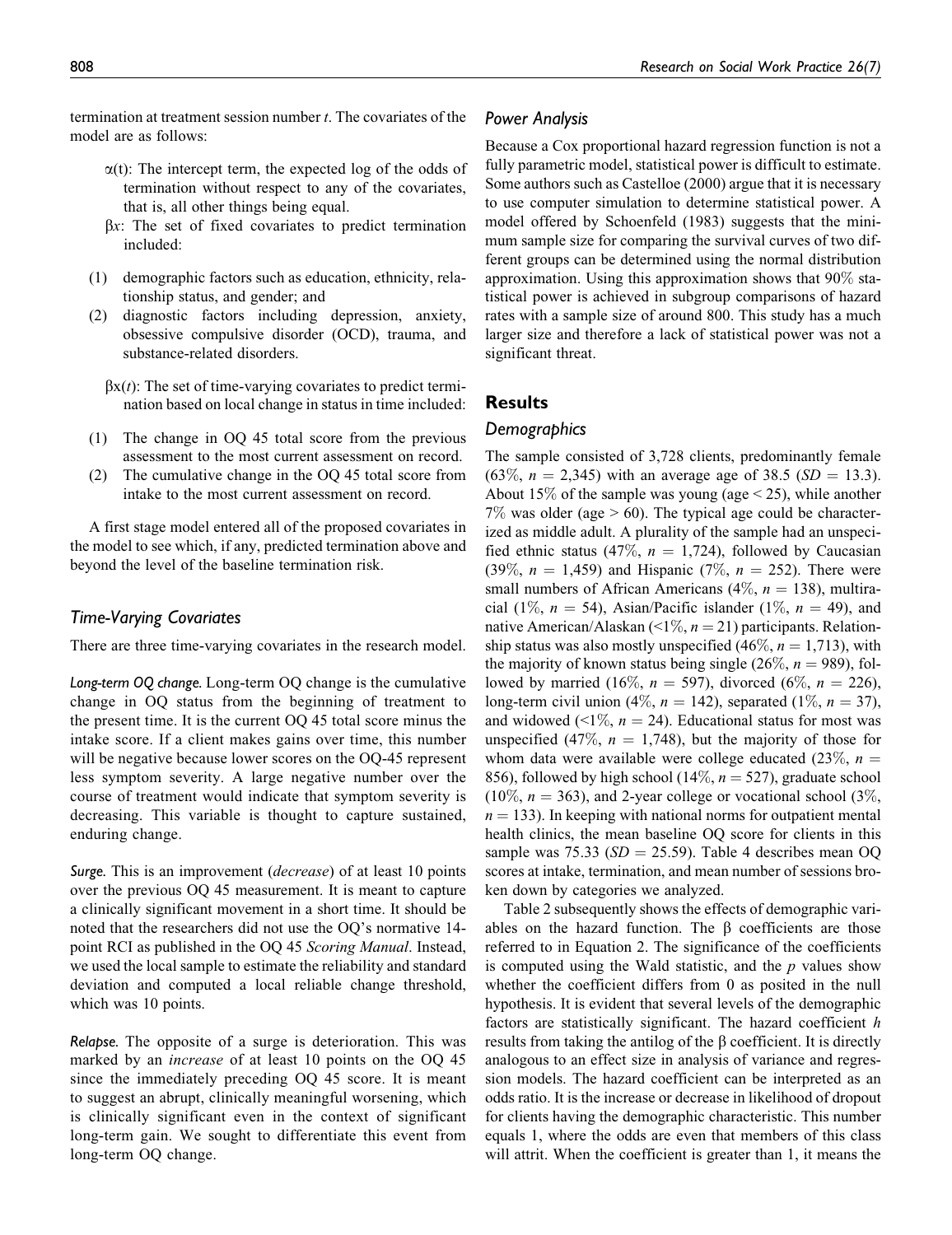|  | Table 1. Time-Varying Covariates. |  |
|--|-----------------------------------|--|
|--|-----------------------------------|--|

| Parameter           | Level                            |         | SE.   | Wald   | b Value | Hazard Ratio |
|---------------------|----------------------------------|---------|-------|--------|---------|--------------|
| Long-term OQ change | Positive $=$ lacking progress    |         | 0.001 | 73.48  | <.00⊺   | ا 0. ا       |
| $S$ urge $= +1$ RC  | >10-Pt symptom improvement OQ-45 | $-.56$  | 0.06  | 91.98  | $500 -$ | 0.57         |
| $Relapse = -1 RC$   | >10-Pt deterioration OO-45       | $-1.19$ | 0.08  | 214.97 | $500 -$ | 0.30         |

Note. RC was computed to be 10 points for this sample using local test–retest reliability of the OQ 45.2. OQ = outcome questionnaire; RC = reliable change.

Table 2. Demographic Variable Effects.

| Parameter | Level                   | df | β      | <b>SE</b> | Wald  | <b>b</b> Value | Hazard Ratio |
|-----------|-------------------------|----|--------|-----------|-------|----------------|--------------|
| Education | Less than high school   |    | 1.21   | 0.13      | 91.73 | < 0001         | 3.36         |
|           | High school             |    | .30    | 0.08      | 12.41 | .00            | 1.34         |
|           | Trade/vocational school |    | .47    | 0.12      | 15.71 | < 0001         | 1.60         |
|           | College                 |    | $-.22$ | 0.08      | 7.62  | 0١.            | 0.80         |
|           | Graduate school         |    | $-.07$ | 0.09      | 0.54  | .46            | 0.93         |
| Race      | Asian/Pacific Islander  |    | .33    | 0.17      | 3.89  | .05            | 1.39         |
|           | Native American/Alaskan |    | $-.03$ | 0.24      | 0.02  | .90            | 0.97         |
|           | African American        |    | $-.12$ | 0.11      | 1.11  | .29            | 0.89         |
|           | Hispanic                |    | $-.46$ | 0.10      | 21.52 | < .0001        | 0.63         |
|           | Caucasian/White         |    | $-.47$ | 0.08      | 36.94 | < 0001         | 0.63         |
|           | Multiracial             |    | $-.58$ | 0.17      | 11.96 | .00            | 0.56         |
| Age       | Less than 18            |    | .09    | 0.33      | 0.08  | .78            | 1.09         |
|           | $18 - 29$               |    | $-.22$ | 0.25      | 0.77  | .38            | 0.80         |
|           | $30 - 39$               |    | $-.52$ | 0.25      | 4.21  | .04            | 0.60         |
|           | $40 - 49$               |    | $-.71$ | 0.25      | 7.91  | .00            | 0.49         |
|           | $50 - 59$               |    | $-.67$ | 0.26      | 6.78  | 0١.            | 0.51         |
|           | Over 60                 |    | $-.39$ | 0.26      | 2.21  | 14.            | 0.68         |

class is more likely to drop out of treatment over time; and when the coefficient is less than 1, it means the class is less likely to attrit, all other things being equal.

As an example, the effect of ''less than high school education" is significant,  $\beta = 1.21$ ,  $Wald(1) = 91.73$ ,  $p < .0001$ ,  $h =$ 3.36, indicating that a client reporting less than high school education was 3.36 times more likely to drop out at any given time compared to the baseline survival rate. For all categories reported in this article, the baseline category—the demographic category to which all results are being compared for statistical significance tests, and the standard used for computing the hazard ratios reported here—is the ''unknown'' category, which consists mostly of cases with missing demographic data. The general trend in this data set is that less educated clients had a higher risk of dropout, while those with some college or higher education had a lower risk. Those reporting less than high school education attended an average number of 12 sessions  $(SD = 40.99)$ .

Race, or ethnic categories, showed another clear pattern, in that Cauasians,  $\beta = -.47$ ,  $Wald(1) = 36.94$ ,  $p < .001$ ,  $h = 0.63$ , and Hispanics,  $\beta = -.46$ ,  $Wald(1) = 21.52$ ,  $p < .001$ ,  $h = 0.63$ , were more likely to remain in treatment. A way to interpret hazard ratios less than 1.0 is to take  $h-1$ , which for Hispanics is  $0.63 - 1 = -0.37$  and take the absolute value times 100 for a percentage, giving 37%. Hispanics were 37% more likely to remain in treatment than other racial categories, with a mean number of 25 sessions  $(SD = 57.53)$ .

The age demographic analysis demonstrated a fairly clear pattern in which clients over 30 and less than 50 years old were more likely to remain in treatment. The age category 40–49 was significant in this sample,  $\beta = -.71$ ,  $Wald(1) =$ 7.91,  $p < .001$ ,  $h = 0.49$ , suggesting that middle-aged adults are about 50% more likely to remain in treatment than older and much younger counterparts. This age-group had a mean of 25 sessions  $(SD = 53.73)$ .

#### Diagnostic Categories

Specific diagnostic categories were well represented, with depression and anxiety being common among the sample, each with around  $10\% - 15\%$  frequency. There was also a relatively large subgroup who were admitted for trauma and stressrelated conditions (4\%,  $n = 137$ ).

All of the diagnostic categories shown in Table 3 were statistically significant, meaning that all of them increased or decreased the risk of attrition over time. OCD-related disorders appeared to be at a particularly high risk for dropout,  $\beta = 2.11$ , *Wald*(1) = 37.89, *p* < .0001, *h* = 8.28. Clients within this cluster were over 8 times more likely to drop out of treatment compared to the baseline survival curve, with a mean of only two sessions  $(SD = 7.00)$ . Hazard coefficients this large are likely influenced by having a small number of clients in this subcategory  $(n = 9)$ .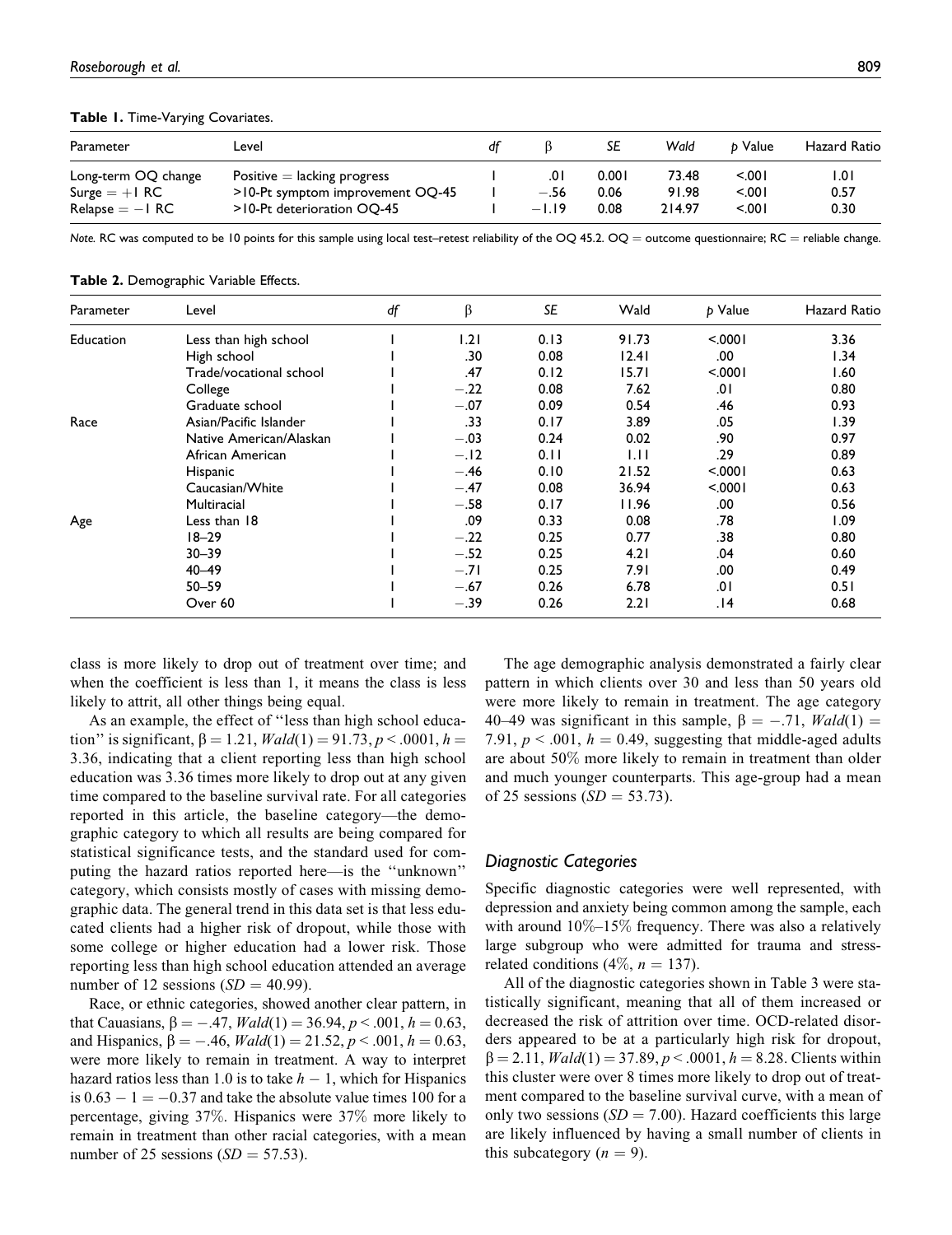| Parameter                    | df |         | SE   | Wald   | b Value | Hazard Ratio |
|------------------------------|----|---------|------|--------|---------|--------------|
| OCD related                  |    | 2.11    | 0.34 | 37.82  | < 0001  | 8.28         |
| Substance disorder Secondary |    | I.I5    | 0.45 | 6.56   | .0۱     | 3.17         |
| Anxiety disorder             |    | 0.41    | 0.18 | 4.89   | .03     | I.50         |
| DSM-5 anxiety disorder       |    | $-0.67$ | 0.10 | 48.08  | < 0001  | 0.51         |
| DSM-IV personality secondary |    | $-0.67$ | 0.25 | 7.25   | .01     | 0.51         |
| Depressive disorder          |    | $-0.93$ | 0.06 | 214.14 | < 0001  | 0.39         |

#### Table 3. Diagnostic Covariates.

 $Note.$   $DSM =$  Diagnostic and Statistical Manual of Mental Disorders.

Those with substance use as a secondary diagnosis,  $\beta =$ 1.15,  $Wald(1) = 6.56, p = .011, h = 3.17,$  and anxiety disorders,  $\beta = .41$ , *Wald*(1) = 4.89, p < .03, h = 1.50, similarly constituted higher risk groups. An important qualifier is that anxiety disorders as defined by Diagnostic and Statistical Manual of Mental Disorders-5 (DSM-5) criteria actually constituted a better prognosis for remaining in treatment,  $\beta = -.67$ ,  $Wald(1) =$ 48.08,  $p < .0001$ ,  $h = 0.51$ , than when the analysis used DSM-IV criteria. We elected to code for both to reflect the recent release of the DSM-5 as a reflection of a changing practice context and to explore the potential impact of the ways in which this section of the DSM is now organized (e.g., parsing out OCD-related disorders for the first time as a separate, independent category).

Depressive disorders,  $\beta = -.933$ ,  $Wald(1) = 214.14$ ,  $p <$ .0001,  $h = 0.39$ , and DSM-IV personality disorder as a secondary diagnosis,  $\beta = -.67$ ,  $Wald(1) = 7.25$ ,  $p < .01$ ,  $h = 0.51$ , appeared to improve the probability of remaining in treatment. The mean number of sessions for clients in each of these categories is represented in summary form in Table 4.

#### Process Variables

OQ 45 measures. The number of OQ 45 assessments in the sample ranged from 1 to 27. The measure was administered approximately quarterly for the duration of treatment. The modal number of OQ 45 assessments was one, meaning that a majority (56%,  $n = 2,094$ ), terminated treatment between the first and second OQ administration. Of those who continued, many more ended by the time of the third OQ 45 assessment (26\%,  $n = 954$ ). The remaining participants continued in treatment for longer term psychotherapy.

Number of sessions. The unit of time in this study was the treatment session. The question posed by the researchers was whether the number of sessions until termination was predicted by demographic, diagnostic, or factors related to client progress. The cumulative number of sessions was established for each client. As noted earlier, most clients ended during the first 3 months of treatment. The mean number of sessions was 21.27 ( $SD = 51.85$ ), but again this distribution is skewed by the large number of clients discontinuing during the first 3 months of treatment. A separate analysis of the distribution for only those who continued in treatment beyond the first

quarter showed that for the 1,588 clients who continued, the mean number of sessions was 49.89 ( $SD = 69.65$ , 50th percentile  $= 24$ , 75th percentile  $= 57$ , 90th percentile  $= 125$ , and 99th percentile  $= 360$ ). The median for this group was 24 and the mode was 13. Still, skewness in the distribution almost certainly makes 50 sessions an overestimate of the typical number of sessions.

A more useful way to define the attrition rate is as the proportion of clients who ended before the typical number of sessions at which clinical change has been seen to occur. As noted earlier, Kopta et al. (1994) and others have suggested that 11 sessions is a good benchmark for this purpose. After removing clients who did not continue past the initial or baseline OQ 45.2 from the data set, the 11 session attrition frequency was found to be  $415 (26\%)$ , which is well within the range of attrition estimates in previous research.

Table 1 shows the effects of the ''process variables,'' meaning the factors that change with time and are possibly related to the treatment process itself. These are what Equation 2 referred to as time-varying covariates. They are the primary reason that the Cox proportional hazard model was employed.

Long-term OQ change was statistically significant,  $\beta = .01$ ,  $Wald(1) = 73.48, p < .0001, h = 1.01$ . It would seem that the hazard coefficient is ineffectual in that an increase in long-term OQ change improves retention by a factor of a mere 1.01–1.0. However, this factor applies to each point in OQ improvement. A client who improved by 20 points has an odds ratio of 1.27–1.0, meaning that they are 1.27 times as likely to terminate treatment compared to a baseline termination rate. A client who improved by 65 points is over twice as likely to terminate treatment.

Both a clinically significant improvement or surge,  $\beta =$  $-.56$ , *Wald*(1) = 91.98,  $p < .0001$ ,  $h = 0.57$ , and a clinically significant relapse,  $\beta = -1.19$ ,  $Wald(1) = 214.97$ ,  $p < .0001$ ,  $h = 0.30$ , increased the likelihood of remaining in treatment. H coefficients less than 1 mean retention so that a client who experienced a surge (improvement) was 43% less likely to drop out than baseline counterparts. A client who experienced a relapse was 70% less likely to drop out.

#### Discussion and Applications to Practice

Results suggest that a number of demographics, diagnostic categories, and factors related to client progress (i.e., process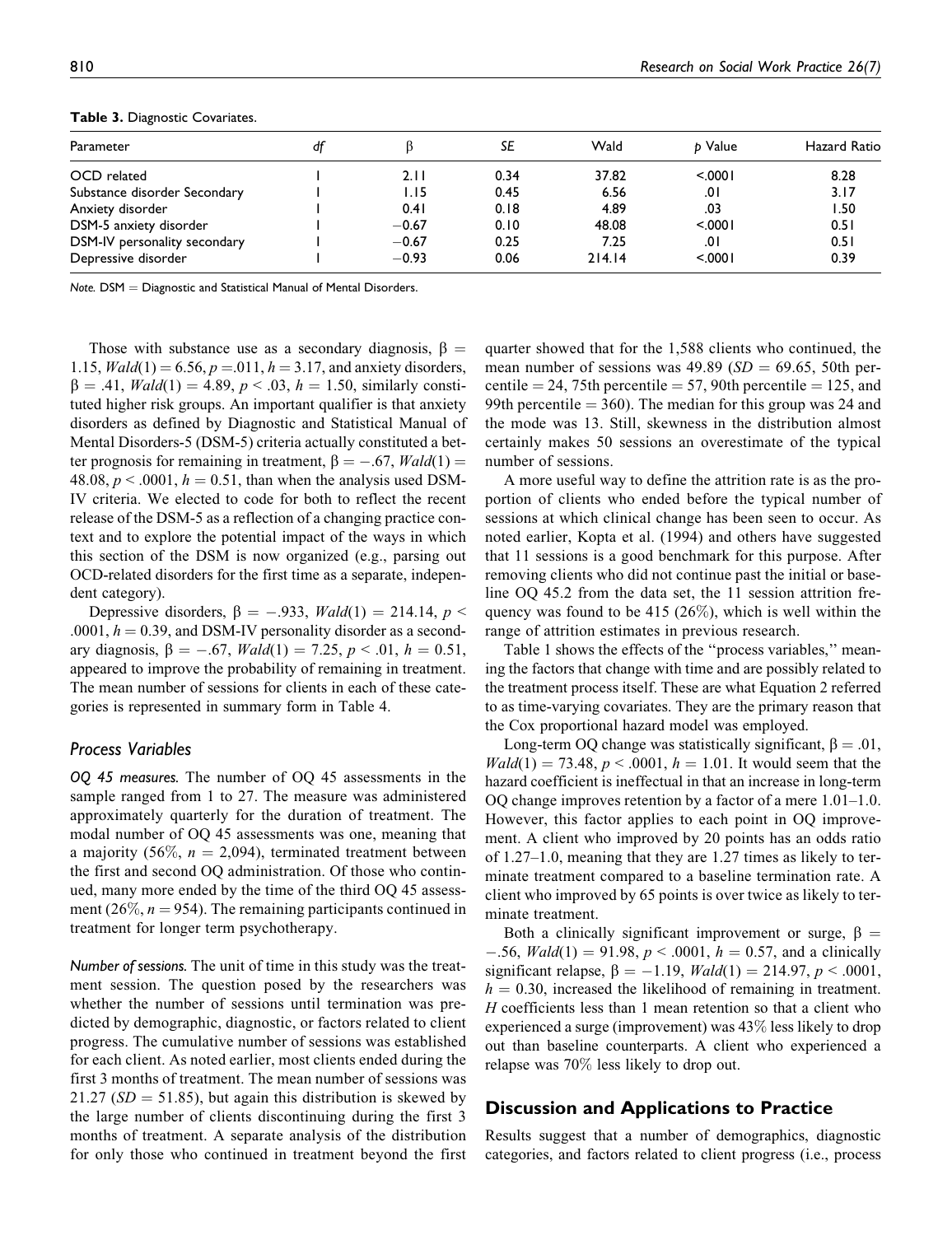| Table 4. Mean OQ 45.2 Scores at Intake and at Termination. |  |  |
|------------------------------------------------------------|--|--|
|------------------------------------------------------------|--|--|

|                              |                         | Baseline OQ |       | Number of Sessions |       |        | Termination OQ |             |             | OQ Post-Pre |         |
|------------------------------|-------------------------|-------------|-------|--------------------|-------|--------|----------------|-------------|-------------|-------------|---------|
|                              |                         | M           | SD    | n                  | M     | SD     | n              | M           | SD          | n           | Change  |
| Education                    | College                 | 74.29       | 23.22 | 850                | 32.37 | 68.79  | 847            | 68.93       | 23.82       | 836         | $-5.36$ |
|                              | Graduate school         | 67.65       | 22.61 | 357                | 30.81 | 57.09  | 355            | 61.88       | 22.36       | 351         | $-5.77$ |
|                              | High school             | 82.58       | 25.17 | 522                | 19.04 | 51.54  | 520            | 77.82       | 27.10       | 516         | $-4.76$ |
|                              | Less than sigh school   | 83.48       | 25.92 | 100                | 12.11 | 40.99  | 100            | 80.85       | 26.93       | 99          | $-2.63$ |
|                              | Trade/vocational school | 76.59       | 26.97 | 133                | 10.80 | 24.89  | 3              | 74.93       | 27.75       | 132         | $-1.66$ |
|                              | unspecified             | 74.68       | 26.64 | 1.735              | 15.77 | 40.73  | 1.697          | 70.32       | 27.44       | 1.720       | $-4.35$ |
| Race                         | African American        | 85.80       | 25.58 | 138                | 13.09 | 36.08  | 138            | 83.15       | 27.70       | 137         | $-2.65$ |
|                              | Asian/Pacific Islander  | 82.61       | 28.73 | 49                 | 14.16 | 42.04  | 49             | 79.04       | 31.18       | 48          | $-3.57$ |
|                              | Caucasian/White         | 75.06       | 24.00 | 1.459              | 29.22 | 62.72  | 1.452          | 69.75       | 24.98       | 1.438       | $-5.31$ |
|                              | Hispanic                | 74.35       | 25.03 | 252                | 24.71 | 57.53  | 250            | 70.70       | 24.81       | 244         | $-3.65$ |
|                              | Multiracial             | 83.19       | 20.73 | 54                 | 30.11 | 100.97 | 54             | 80.33       | 20.51       | 54          | $-2.85$ |
|                              | Native American/Alaskan | 75.81       | 26.93 | 21                 | 25.57 | 80.39  | 21             | 73.71       | 29.29       | 21          | $-2.10$ |
|                              | unspecified             | 74.41       | 26.75 | 1,724              | 14.46 | 35.77  | 1.686          | 69.94       | 27.50       | 1.712       | $-4.47$ |
| Age                          | Less than 18            | 66.13       | 20.27 | 24                 | 9.00  | 29.38  | 24             | 63.17       | 20.04       | 23          | $-2.95$ |
|                              | $18 - 29$               | 78.26       | 24.70 | 1.153              | 16.73 | 46.59  | 1.139          | 72.45       | 26.48       | 1,147       | $-5.82$ |
|                              | 30 to 39                | 75.05       | 25.80 | 1.003              | 22.74 | 56.63  | 994            | 70.63       | 26.88       | 990         | $-4.41$ |
|                              | 40 to 49                | 75.11       | 25.81 | 770                | 24.63 | 53.73  | 755            | 71.84       | 25.81       | 760         | $-3.27$ |
|                              | 50 to 59                | 75.35       | 26.22 | 495                | 25.94 | 54.57  | 490            | 70.47       | 26.47       | 487         | $-4.88$ |
|                              | Over 60                 | 64.09       | 24.18 | 234                | 18.91 | 43.77  | 232            | 59.64       | 25.06       | 229         | $-4.45$ |
|                              | unspecified             | 70.72       | 24.61 | 8                  | 4.81  | 19.25  | 16             | 72.39       | 25.86       | 18          | 1.67    |
| OCD related                  | No                      | 75.34       | 25.59 | 3.688              | 21.32 | 51.90  | 3.641          | 70.70       | 26.49       | 3.645       | $-4.64$ |
|                              | Yes                     | 70.33       | 26.19 | 9                  | 2.33  | 7.00   | 9              | 71.22       | 26.46       | 9           | 0.89    |
| Anxiety disorder             | No                      | 75.34       | 25.59 | 3,636              | 21.35 | 52.04  | 3.591          | 70.65       | 26.52 3.594 |             | $-4.69$ |
|                              | Yes                     | 74.77       | 25.76 | 6 I                | 16.59 | 38.56  | 59             | 73.62       | 23.86       | 60          | $-1.15$ |
| DSM-5 anxiety disorder       | No                      | 75.20       | 25.74 | 3,465              | 20.68 | 50.96  | 3,419          | 70.51       | 26.63       | 3,424       | $-4.69$ |
|                              | Yes                     | 77.27       | 23.05 | 232                | 30.04 | 63.06  | 231            | 73.53       | 23.99       | 230         | $-3.74$ |
| Depressive disorder          | No                      | 74.2 I      | 25.68 | 3,260              | 16.93 | 41.01  | 3,213          | 69.58       | 26.52       | 3,222       | $-4.63$ |
|                              | Yes                     | 83.71       | 23.25 | 437                | 53.23 | 94.57  | 437            | 79.06       | 24.64       | 432         | $-4.65$ |
| DSM-IV personality secondary | No                      | 75.31       | 25.59 | 3.667              | 20.82 | 50.30  | 3.620          | 70.62       | 26.52       | 3.623       | $-4.69$ |
|                              | Yes                     | 78.03       | 25.86 | 30                 | 75.57 | 139.26 | 30             | 80.52       | 19.23       | 31          | 2.48    |
| Substance disorder           | No                      | 75.36       | 25.58 | 3,691              | 21.29 | 51.88  | 3,644          | 70.73       | 26.48       | 3,648       | $-4.63$ |
|                              | Yes                     | 59.50       | 28.20 | 6                  | 8.00  | 18.63  | 6              | 55.17       | 27.47       | 6           | $-4.33$ |
|                              | Total                   | 75.33       | 25.59 | 3,697              | 21.27 | 51.85  | 3,650          | 70.70 26.48 |             | 3,654       | $-4.63$ |

Note.  $OQ =$  outcome questionnaire;  $DSM =$  Diagnostic and Statistical Manual of Mental Disorders.

variables treated as time-dependent covariates) were associated with clients ending treatment. Demographics that increased the risk of ending in a statistically significant way included participants reporting less than high school, high school, or trade/ vocational schooling as the highest level of education achieved. Participants reporting college or graduate school education were more likely to continue in treatment. Gender did not emerge as a significant variable in predicting attrition. Those identifying as Hispanic, African American, Caucasian, or multiracial were the most likely to continue in treatment. Among these groups, Caucasian, Hispanic, and multiracial clients achieved statistically significant protection against ending. Those identifying as Asian/Pacific Islander were more likely to attrit. The latter was the only group to demonstrate statistical significance in terms of increased risk when looking at race and ethnicity. When examining age, the following two categories stood out as statistically meaningful: adolescents (those under age 18) were more likely to attrit, and the age category 30– 39 emerged as an important ''cut point'' whereby clients older than 30 were more likely to continue in treatment.

A number of diagnostic categories emerged as significant as well. Participants with unipolar depressive and personality disorders emerged as good candidates for longer term psychotherapy (were more likely to remain in treatment), while those diagnosed with OCD and substance-related disorders were significantly more likely to attrit. Interestingly, anxiety emerged as a relatively low risk of attrition based on its DSM-5 categorization but was a risk for ending using the DSM-IV categorization. This may reflect the reorganization of OCD in the DSM-5, particularly in light of the strong hazard or risk it posed for attrition in this sample. In terms of process variables, two significant findings emerged. First, long-term deterioration predicted dropout. Second, a recent change in OQ 45 score, whether positive or negative, predicted continuation in treatment. This in itself may point to the importance of clinicians simply monitoring for clinically reliable change using measures such as the OQ as part of routine practice for which Lambert and others have called (Layard & Clark, 2015).

In keeping with Swift and Greenberg's (2012) recent metaanalysis, we found a significant rate of attrition. While Swift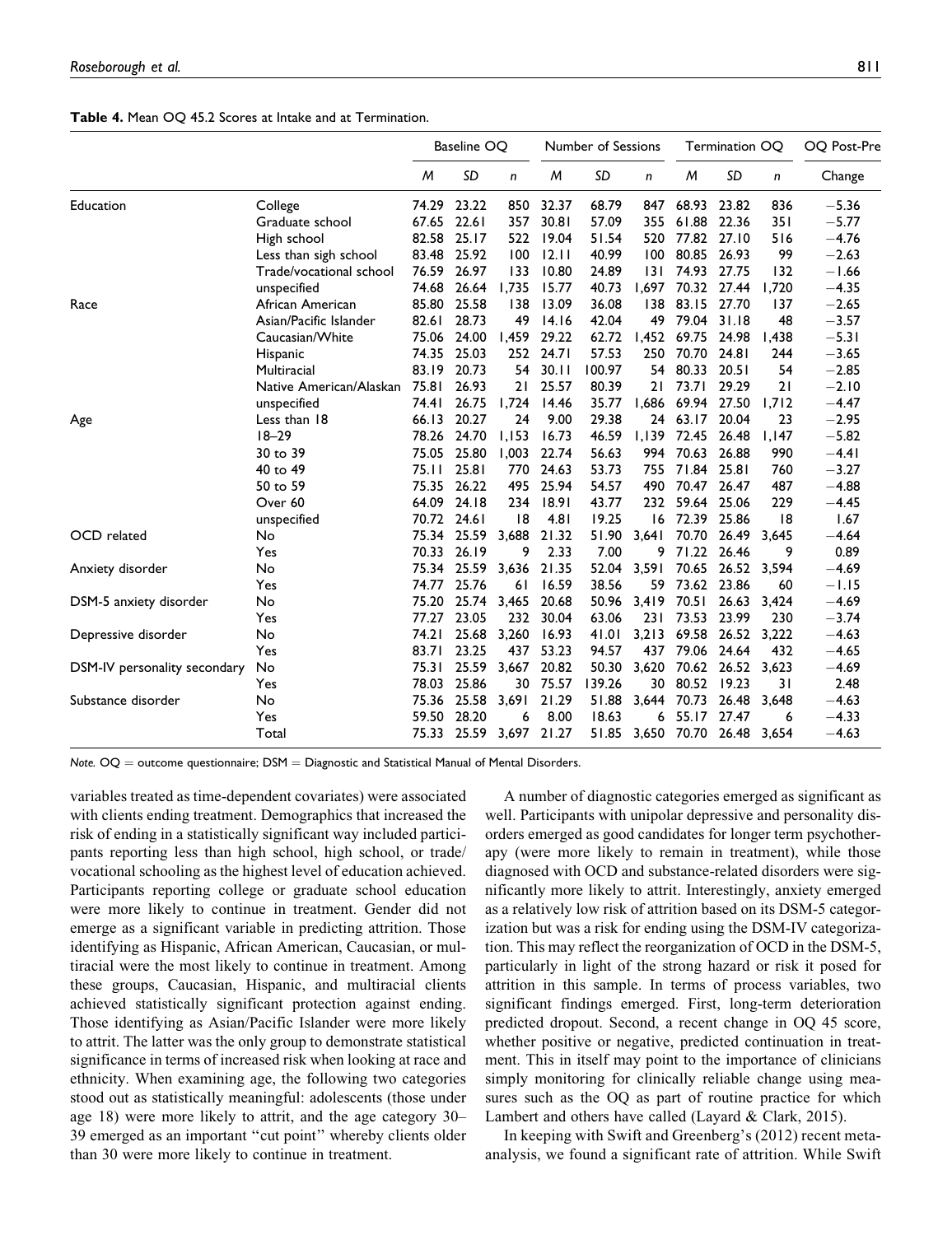and Greenberg found an overall dropout rate of nearly 20%, we found that approximately 26% of clients ended on or before 11 sessions among those continuing beyond the first OQ administration. We similarly found age and diagnostic category to be meaningful moderators. In contrast to Swift and Greenberg who found personality disorders to be associated with an increased risk of attrition, we did not. This may reflect this clinic's strong relational, collaborative, and interdisciplinary focus. The clinic has significant experience in offering longer term care for clients diagnosed with personality disorders. The experience and prognosis of this group may be worth further attention in future studies. We lacked sufficient numbers to look at the role of individual diagnoses such as eating disorders in the way Swift and Greenberg were able to, but we were able to look at broader diagnostic categories, such as unipolar mood, anxiety, substance, psychotic, and OCDrelated disorders. Our analysis points to the particular importance of substance and OCD-related disorders in this community mental health setting as particularly powerful potential moderators of outcome but was hampered by the small number of clients represented in each of these categories.

Our findings are also consistent with those reported by Warden et al. (2009) from the federally funded STAR\*D effectiveness study, which pointed to the importance of younger age, socioeconomic status (lower income), and less education as all associated with increases in attrition. STAR\*D served as a particularly important point of comparison in that both studies had a comparable sample size of approximately 4,000. We found two of these three variables to predict attrition in psychotherapy, with education exerting a particularly strong effect (risk) for those client participants with less than a high school education and for those with trade or vocational training. Participants in this study under age 18 were at particular risk, as were those reporting lower incomes. In keeping with older, classic studies in attrition such as Baekeland and Lundwall (1975), these risk factors begin to point to a general risk profile of a younger, less educated, lower income client as a potentially less advantaged client with less social and economic capital. Although the STAR\*D study found these risks operating in relation to adult clients with major depression, we found these to be important moderators more broadly and with adolescent clients in addition to adults. The STAR\*D study similarly speaks to the importance of identifying these potential risk groups in that Warden et al. (2009) reported that both ''remission rates were lower for participants who dropped out of treatment" (p. 622) and ''attrition rates increased as income decreased'' (p. 622), finding that simply utilizing a public insurance was associated with a poorer income. Both Warden et al. (2009) and Swift and Greenberg (2012) call for more intentional outreach and prevention efforts tailored to participants in these risk groups.

Our findings in relation to race and ethnicity were more mixed. Although Gibbons et al. (2011, p. 495) found race to be ''a significant predictor of both treatment type received and length of treatment'' in community mental health systems, our findings were less clear, with several racial and ethnic groups demonstrating longevity and more protection against attrition (seen in the form of hazard ratios less than the benchmark of 1.0). For instance, in contrast to the STAR\*D study, we did not find African Americans to be at increased risk of attrition  $(hazard = .90)$  in the overall analysis. However, African American clients in this sample began treatment with a higher average OQ score (85.80 vs. 75.33) and had a mean of 13 sessions. Caucasian, Hispanic, and multiracial clients were all likely to remain in treatment. However, clients identifying as Asians had the highest rate of attrition. This discrepancy may be understood, in part, as a result of this clinic's conscious and intentional effort to better serve an ethnically and racially diverse clientele. As evidence of this, the clinic offers Spanishspeaking therapists, administrative staff, and psychiatrists. Clients may undertake psychotherapy and utilize psychiatric consultation entirely in Spanish. The clinic has made similar efforts to reach out to an increasing number of Hmong and older adult clients, offering an older adult program. It is worth noting that older adults in this sample were similarly less likely to attrit, with adults of age 30 and older being more likely to remain in treatment. It may serve as an example of the potential for clinics to reduce attrition by way of such efforts and may be worth further exploration in future studies.

The strengths of this study are particularly tied to its relatively large sample size and longitudinal nature. With nearly 4,000 participants and over a decade of data, we were able not only to explore the role of demographics such as age, race, income, and diagnostic clustering in the way other studies have but also to add attention to process variables in the form of looking at both the role and potential predictive value of both overall change and recent change (clinically reliable improvement or deterioration) in predicting the risk of attrition, building on the work of Roos (2011) who similarly brought attention to process variables in better understanding the risk of attrition. We were also able to respond to the call of Corning and Malofeeva (2004) to apply survival analysis to better understand both attrition and termination in psychotherapy. We did so using a measure of clinically reliable change (defined as a 10 or more point increase or decrease from one's baseline score) calculated specifically for this clinic sample. We found that clinically reliable change in either direction correlated with a greater likelihood of remaining in treatment. Those clients who were either recently improving or worsening were less likely to end treatment.

This study also benefitted from its naturalistic and ''reallife'' clinical setting. Previous studies such as Swift and Greenberg's (2012) meta-analysis pointed to the ''setting for the intervention'' (p. 547) and ''type of study'' (efficacy vs. effectiveness; p. 547) as important moderators of outcome. This study was able to offer a form of replication and to serve as an effectiveness study, looking at actual, open-ended and community-based treatments as they naturally occurred in a community mental health setting. The clinic also has a historically psychodynamically grounded and fairly uniform theoretical orientation. Swift and Greenberg pointed to theoretical orientation as not necessarily predictive of attrition. With our attention to a large group of psychodynamically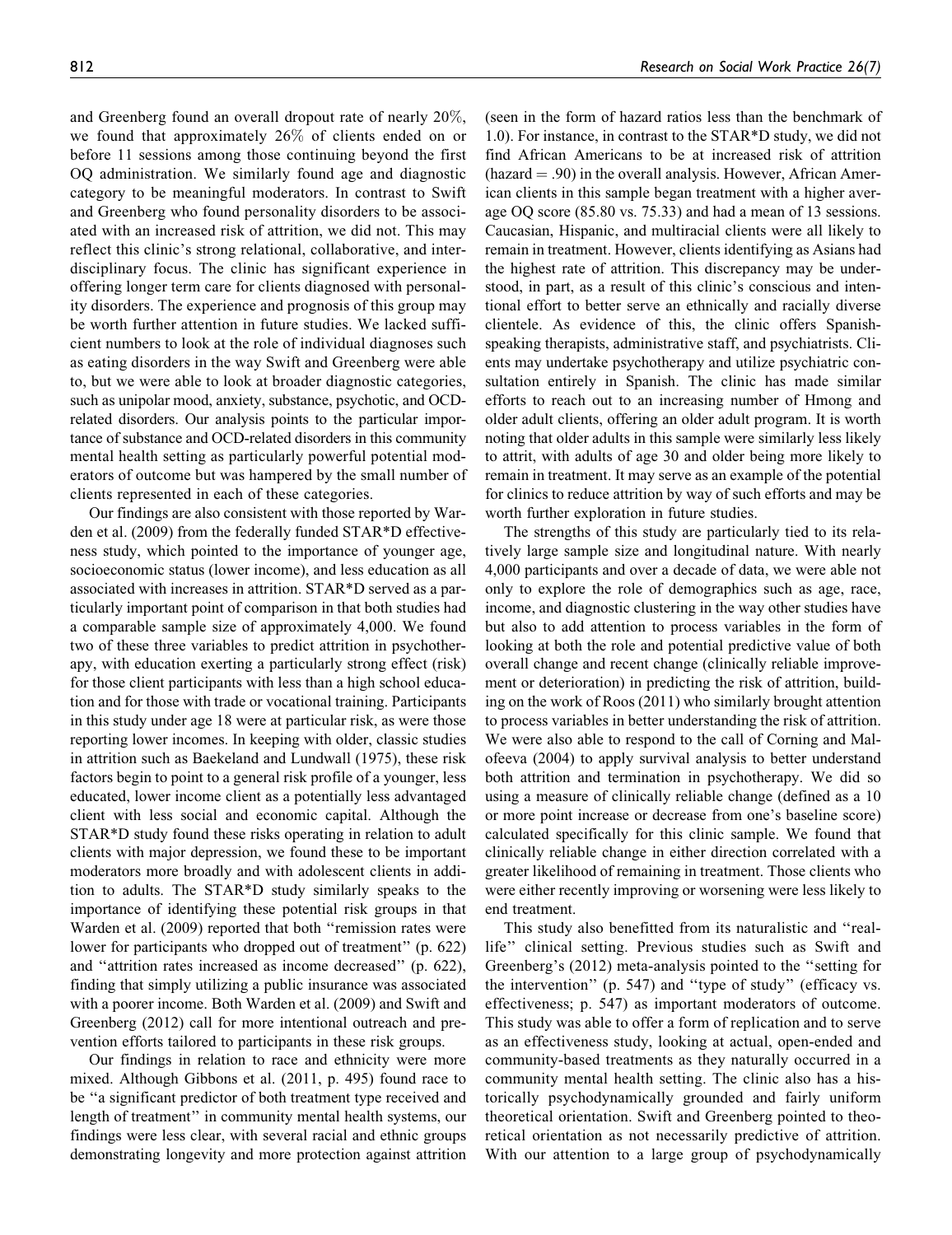oriented practitioners in this study, with findings comparable to other studies, our findings add strength to this assertion. The large number ( $n = 437$ ) of participants presenting with a depressive disorder allowed for comparisons with studies such as Gibbons et al. (2011) and Warden et al. (2009) who gave exclusive attention to the risk of attrition for this specific diagnostic cluster. We were able to make some direct comparisons and contrasts with this large, federally funded study.

The study had associated limitations as well. Although a quantitative method offers a good deal of information as to when people leave (particularly in relation to each other), it tells little about the contextual variables that may speak to why people leave. That is, clients end psychotherapy for a multitude of reasons, including the successful resolution (or ''enough'' of a resolution to), a presenting concern, and sufficient symptom improvement. Authors such as Duncan (2010) have written speaking to the often brief nature of actual psychotherapy. The data set's modal number of OQ administrations being one adds weight to this assertion as well. We witnessed a large percentage of clients ending treatment between the first and second administration of the OQ 45.2. It would be beneficial to hear from those clients who did not return after even a first session. This absence of this information also points to the potential benefit of a qualitative study giving attention to better understanding the nature of and reasons for endings at the clinic. This study has prompted the clinic to consider a future study, focusing on the reasons clients end when they do.

This study also suffered from a lack of some diagnostic specificity. The electronic health record used tracked largely intake diagnoses. We thus lacked a posttreatment confirmation of diagnosis as well as a lack of axis II diagnoses we would have expected due to both the size of this data set and the nature of an outpatient mental health setting, where authors such as Black and Andreasen (2010) predict 30% present with a personality-related component to their treatment. Primary substance-related diagnoses were similarly likely underrepresented. Future studies would benefit from data sets where both primary substance-related and personality disorders are more strongly represented. Finally, despite a large sample that represents both student/trainee and staff clinicians as providers, we were not able to parse the data set by student trainee versus staff provider. This may be worth doing in the future in that both Hansen, Lambert, and Forman (2002) and Swift and Greenberg's (2012) meta-analysis pointed to differences in attrition between these two groups. Lambert has pointed to a general need for more attention to trainee outcomes broadly and to the risk of attrition for trainees, specifically.

The study, building upon an existing literature, begins to suggest some potential practice implications. Although there is broad agreement in the literature that premature discontinuation of psychotherapy is a fairly widespread and expected phenomenon, this study (in keeping with others) suggests that there are particular groups of clients, identifiable by education, income, and possibly age, who may benefit from particular attention and efforts aimed at reducing attrition.

Both Duncan (2010) and Whipple et al. (2003) have published findings pointing to the importance of feedback effects and of feedback-informed practice, with both authors demonstrating reduced attrition and improved treatment outcomes in cases where clinicians give explicit, in-session attention to a client's progress or lack of progress, making adjustments accordingly. Whipple et al. (2003) have offered clinicians ways to identify early treatment failure and associated problem-solving strategies as part of routine clinical practice. Lambert (2012) has pointed to the importance of using a clinical measure such as the OQ 45.2 in doing so, in that clinicians tend to be poor judges of who is likely to attrit, based solely on observation or clinical impression. In some ways, these findings call for what Dr. David Eagleman refers to as ''guided clinical judgment.'' This study's findings support others that suggest younger age and lower income matter as relevant demographics. In addition, the broader literature's identification of a lack of insurance, younger age, and lower income as risks or hazards may speak to a broader clinical presentation of a less advantaged client subpopulation. Our finding that recent change matters suggests that less than weekly sessions may be an inadequate standard of care for some clients and that those clients who simply maintain or "stall" in middle-phase therapy may pose a risk as well.

Finally, these findings point to the general importance of explicit treatment engagement strategies in outpatient clinic settings. Authors such as Nock (2012) and Lizardi and Stanley (2010) have outlined the importance of facilitating treatment engagement specifically in relation to clients presenting for outpatient mental health care after a suicide attempt. These interventions are often relatively practical and involve strategies such as making phone contact with a client before a first session. Similarly, in the context of practice evaluation, mental health providers such as Darnall (personal communication, September 13, 2013) and others have pointed to systematic efforts to reach out in writing to clients who stop attending outpatient psychotherapy, with an associated significant reduction in attrition. Darnall, in particular, points to the danger of ''out of sight, out of mind'' (personal communication) and to clinicians' implicit theories behind why clients leave that are not always accurate. Because a substance-related diagnosis emerged as a particular risk in this setting, it may be worth noting that Monras and Gual (2000) echo this finding and conclude that, in their study of 329 adults diagnosed with alcohol dependence, the first 3 months of treatment were particularly important in participants' deciding whether or not to commit to group psychotherapy.

The diagnostic factors that emerged as important are worth noting in a couple of ways. OCD-related disorders emerging as a particular risk for attrition is a good reminder for community clinicians that OCD) is conceived of by many as a specific disorder calling for a specific treatment (i.e., exposure and response prevention). The role of substance abuse as an attrition risk is an important reminder that clients' problems with substances are often missed in clinical settings and can complicate a clinical relationship (Freimuth, 2008). If this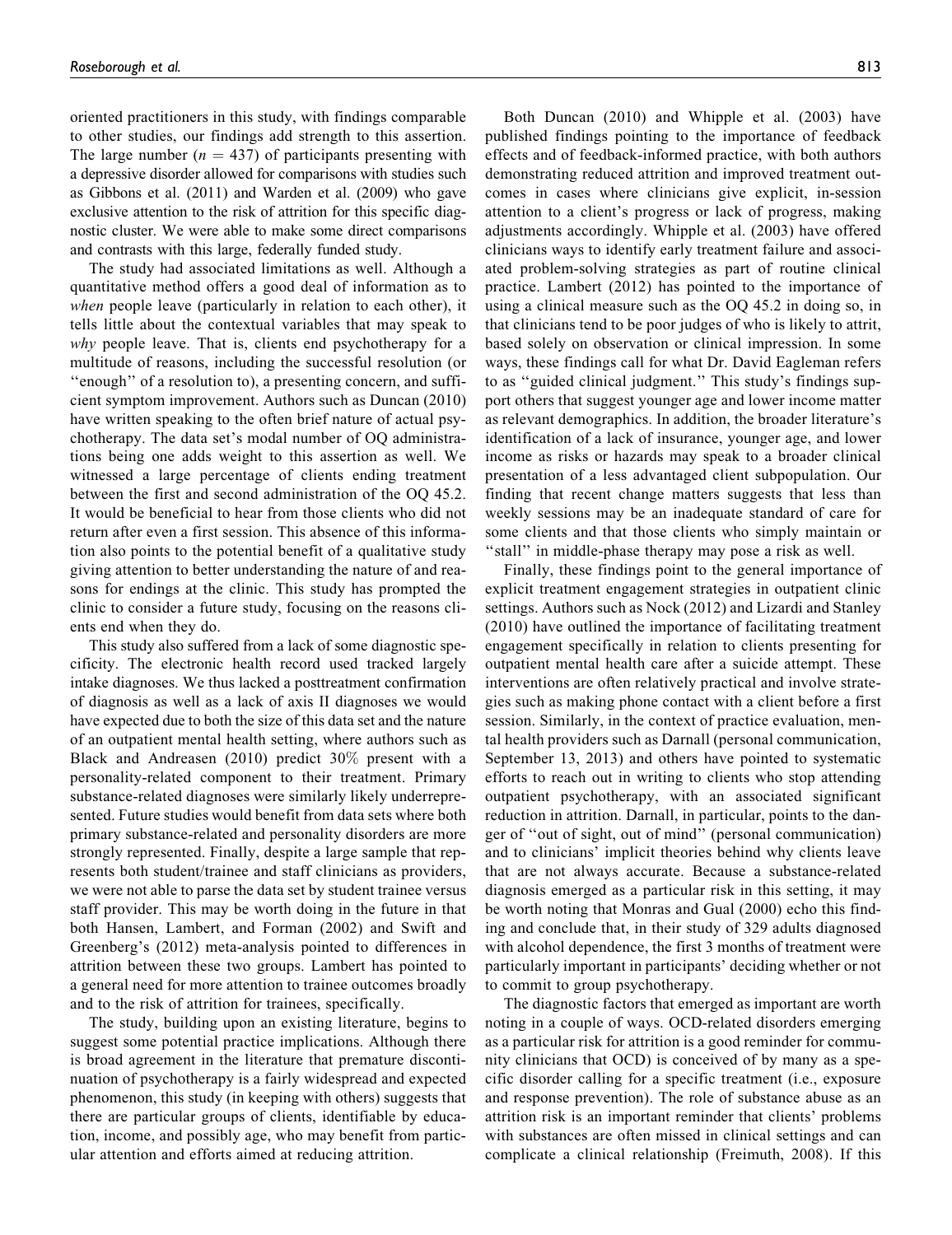finding holds true in other settings, it serves as a reminder to assess for substance-related disorders. It similarly points to the importance of training staff in this area and, when possible, staffing clinics with clinicians with disorder-specific expertise here (i.e., licensed alcohol and drug counselors). Fianlly, our findings point to the predictive value not only of diagnostic categories but also of recent change in particular. They suggest value in looking, even descriptively, at change over time and at recent change, using measures such as the OQ 45.2, that offer software packages such as the OQ Analyst to assist clinicians in identifying recent changes in status that may signal the risk of attrition or treatment failure.

#### Acknowledgment

The authors would like to thank Hamm Clinic for their support of this project and for providing us with access to the data that were foundational to this Institutional Review Board–approved study. The clinic has consistently demonstrated a commitment to research as an integral part of their practice.

#### Declaration of Conflicting Interests

The authors declared no potential conflicts of interest with respect to the research, authorship, and/or publication of this article.

## Funding

The authors disclosed receipt of the following financial support for the research, authorship, and/or publication of this article: The study received funding in the form of a faculty research grant from the University of St. Thomas.

#### **References**

- Allison, P. D. (2010). Survival analysis using SAS: A practical guide. 2nd ed. Cary, NC: SAS Institute.
- Anderson, E. M., & Lambert, M. J. (2001). A survival analysis of clinically significant change in outpatient psychotherapy. Journal of Clinical Psychology, 57, 875–888. doi:10.1002/jclp.1056
- Baekeland, F., & Lundwall, L. (1975). Dropping out of treatment: A critical review. Psychological Bulletin, 82, 738–783. doi:10.1037/ h0077132
- Barrett, M. S., Chua, W., Crits-Christoph, P., Gibbons, M. B., & Thompson, D. (2008). Early withdrawal from mental health treatment: Implications for psychotherapy practice. Psychotherapy: Theory, Research, Practice, Training, 45, 247–267. doi:10.1037/ 0033-3204.45.2.247
- Black, D. W., & Andreasen, N. C. (2010). Introductory textbook of psychiatry, 5th ed. Washington, DC: American Psychiatric Press.
- Buttell, F. P. (2012). Evaluating predictors of program attrition among women mandated into batterer intervention treatment. Research on Social Work Practice, 22, 20–28. doi:10.1177/ 1049731511413473
- Castelloe, J. (2000). Sample size computations and power analysis with the SAS System, Paper 265-25, in Proceedings of the Twenty Fifth Annual SAS Users Group International, Cary, NC: SAS **Institute**
- Connolly Gibbons, M. B., Rothbard, A., Farris, K. D., Wiltsey Stirman, S., Thompson, S. M., Scott, K., ... Crits-Christoph, P.

(2011). Changes in psychotherapy utilization among consumers of services for major depressive disorder in the community mental health system. Administration and Policy in Mental Health, 38, 495–503. doi:10.1007/s10488-011-0336-1

- Corning, A. F., & Malofeeva, E. V. (2004). The application of survival analysis to the study of psychotherapy termination. Journal of Counseling Psychology, 51, 354–367. doi:10.1037/0022-0167.51.3.354
- Curran, G. M., Kirchner, J. E., Worley, M., Rookey, C., & Booth, B. M. (2002). Depressive symptomology and early attrition from intensive outpatient substance use treatment. The Journal of Behavioral Health Services & Research, 29, 138–143.
- DuBrin, J. R., & Zastowny, T. R. (1988). Predicting early attrition from psychotherapy: An analysis of a large private-practice cohort. Psychotherapy: Theory, Research, Practice, Training, 25, 393–408. doi:10.1037/h0085361
- Duncan, B. (2010). On becoming a better therapist. Washington, DC: American Psychological Association.
- Edlund, M. J., Wang, P. S., Berglund, P. A., Katz, S. J., Lin, E., & Kessler, R. C. (2002). Dropping out of mental health treatment: Patterns and predictors among epidemiological survey respondents in the United States and Ontario. The American Journal of Psychiatry, 159, 845–851. doi:10.1176/appi.ajp.159.5.845
- Freimuth, M. (2008). Another missed opportunity: Recognition of alcohol use problems by mental health providers. Psychotherapy: Theory, Research, Practice, Training, 45, 405–409.
- Garfield, S. L. (1977). Further comments on ''dropping out of treatment": Reply to Baekeland and Lundwall. Psychological Bulletin, 84, 306–308. doi:10.1037/0033-2909.84.2.306
- Hatchett, G. T., & Park, H. L. (2003). Comparison of four operational definitions of premature termination. Psychotherapy: Theory, Research, Practice, Training, 40, 226–231. doi:10.1037/0033- 3204.40.3.226
- Hansen, N. B., Lambert, M. J., & Forman, E. M. (2002). The psychotherapy dose–response effect and its implications for treatment delivery services. Clinical Psychology: Science and Practice, 9, 329–343.
- Howard, K. I., Kopta, M. S., Krause, M. S., & Orlinsky, D. E. (1986). The dose–effect relationship in psychotherapy. American Psychologist, 41, 159–164.
- Kadera, S. W., Lambert, M. J., & Andrews, A. A. (1996). How much therapy is really enough? A session-by-session analysis of the psychotherapy dose-effect relationship. Journal of Psychoherapy: Practice and Research, 5, 1–20.
- Kopta, S. M., Howard, K. I., Lowry, J. L., & Beutler, L. E. (1994). Patterns of symptomatic recovery in psychotherapy. Journal of Consulting and Clinical Psychology, 62, 1009–1016. doi:10.1037/ 0022-006X.62.5.1009
- Lambert, M. J. (2007). Presidential address: What we have learned from a decade of research aimed at improving psychotherapy outcome in routine care. Psychotherapy Research, 17, 1–14. doi:10.1080/10503300601032506
- Lambert, M. J. (2012). Helping clinicians to use and learn from research-based systems: The OQ-analyst. Psychotherapy, 49, 109–114. doi:10.1037/a0027110
- Lambert, M. J., Whipple, J. L., Vermeersch, D. L., Smart, D. L., Hawkins, E. J., Lars Nielsen, S., & Goates, M. (2002). Enhancing